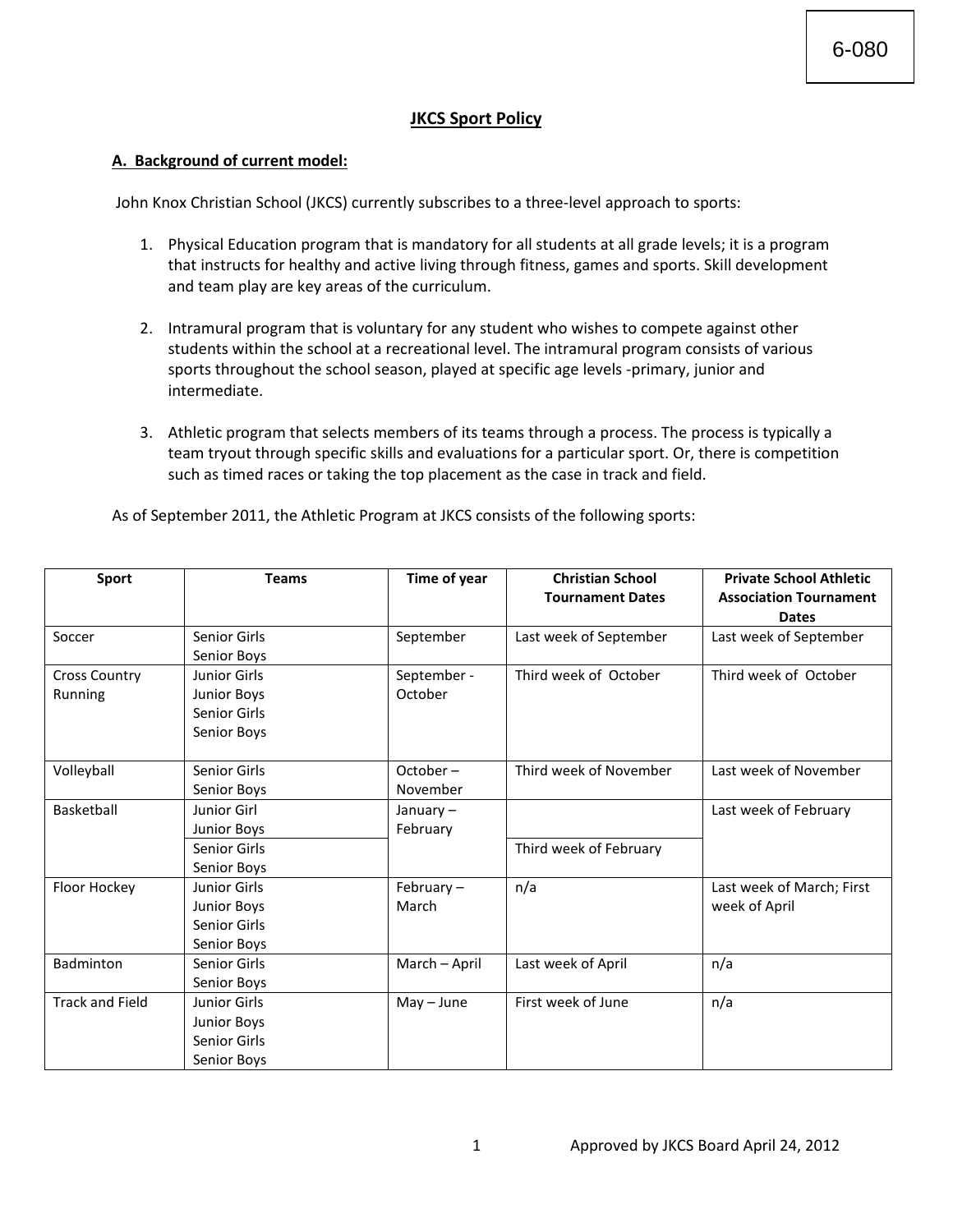### **B. Mandate:**

The mandate of this policy is to provide a framework for the athletic program in which all participants may operate. Participants include athletic director, athletic council, staff-coaches, parent-coaches, parents and all students who try out and/or compete on any JKCS athletic team.

#### **C. Objective:**

Given that all JKCS students within the current model have access to the Physical Education program and the Intramural program, the Athletic program is identified as a competitive level. As such, members are carefully selected to participate on a team for three main reasons:

- 1. To develop specific athletic and team skills,
- 2. To compete as a Christian athlete within a team setting
- 3. To represent JKCS Oakville in a competition.

The objective of the athletic program is to field the strongest possible team within a given category - Junior or Senior - in order to be competitive. It is essential that the selection process reflects this value. As such, all participants know the expectations prior to trying out for any team.

#### **D. Establishment of Athletic Council and Athletic Director**:

The Athletic Director is responsible for JKCS athletic activities. He/she assumes the role of organizing all JKCS teams and addressing any inquiries or concerns that arise. The Athletic Director is selected by the administrator.

The role of the Athletic Council is one that provides input to the Athletic Director. Only in extreme cases, the Athletic Director calls a meeting to solicit advice regarding a difficult or exceptional situation. The Athletic Council may be helpful in cases such as coach selection, team member selection, and/or special concerns. The Athletic Council consists of four people: the Athletic Director, one teacher coach/representative, one administrator (principal or vice-principal), and one Board member. All four members agree at the beginning of the school year to serve in this capacity until a change is deemed necessary.

#### **E. Coach Selection Process:**

Selecting a coach for all JKCS teams is at the discretion of the Athletic Director. The process is as follows:

- 1. First opportunity to coach any given team is presented to all JKCS staff members at the end of June in preparation for the following school year. If there is no staff member who wishes to coach, but only a staff representative for a team, then the opportunity is presented to the JKCS membership (i.e. individuals who are current members of JKCS). \*Note: All coaches must meet volunteer expectations.
- 2. If a coach from the previous year would like to return to the same position, he or she is typically given priority.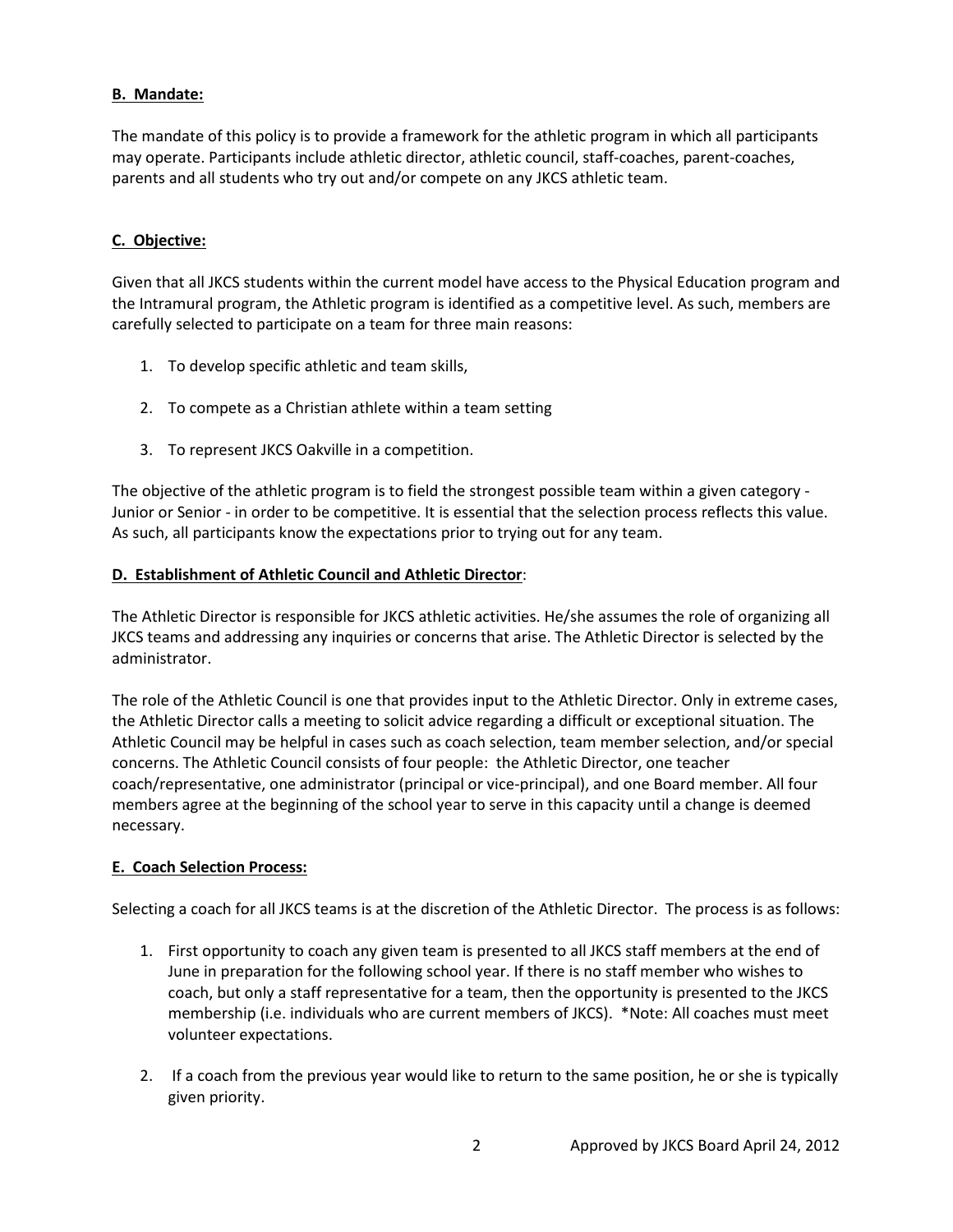3. At this time, the GIFTS (Get Involved For The Students) Coordinator advertises for individuals in the JKCS membership who have a talent and willingness to participate as the coach. All the names collected are then given to the Athletic Director who then considers and invites coaches to participate. The Athletic Director has the input of the Athletic Council when difficult choices need to be made. The Athletic Director will communicate with the GIFTS Coordinator who was selected as coaches and thereby should receive the GIFTS hours as part of the program.

#### **F. Team Selection Process:**

- 1. Announce date(s) of tryout for the team.
- 2. Set clear objective(s) and expectations of participating on the team.
- 3. Communicate try-out dates to all students and parents.
- 4. When deciding on members of the team, ask a second opinion from JKCS staff member
- 5. Ensure that there are no behavioural issues with any potential member of the team that would cause difficult issues during the season. At least one other staff member is required to see names before players are posted.
- 6. The list of players is approved by their teachers before the list is posted. Taking into account effort, behaviour and academic requirements, the players' teachers can approve or disapprove the players' participation on the team. If there is disapproval, the teacher(s)will speak with the coach and/or the staff representative to discuss the matter.
- 7. Post the team, listing players in alphabetical order, for all participants to see at the same time.
- 8. Provide opportunity for any questions the participants might have for the coach. The coach is available to give clarity as to why a student was or was not selected for the team and is able and willing to provide teaching points if the student desires to improve for the next tryout session. In some circumstances, the coach may be able to provide opportunities to these participants during team practices if space is available.

### **G. Criteria of Team Members:**

Since the objective is for the school to field the strongest and most competitive team possible, then the criteria of the members of the team are as listed below. Discretion lies with the coach and/or staff representative. Where there is a concern or discrepancy, the coach and/or staff representative can bring the issue to the Athletic Director. Where necessary, the Athletic Director can bring the issue to the Athletic Council.

#### **Junior Teams:**

Students trying out for the Junior Team are in Grades 4, 5 or 6. It is imperative that the invitation to all Grade 4 students is evident to all participants at the beginning of the school year. This is a consistent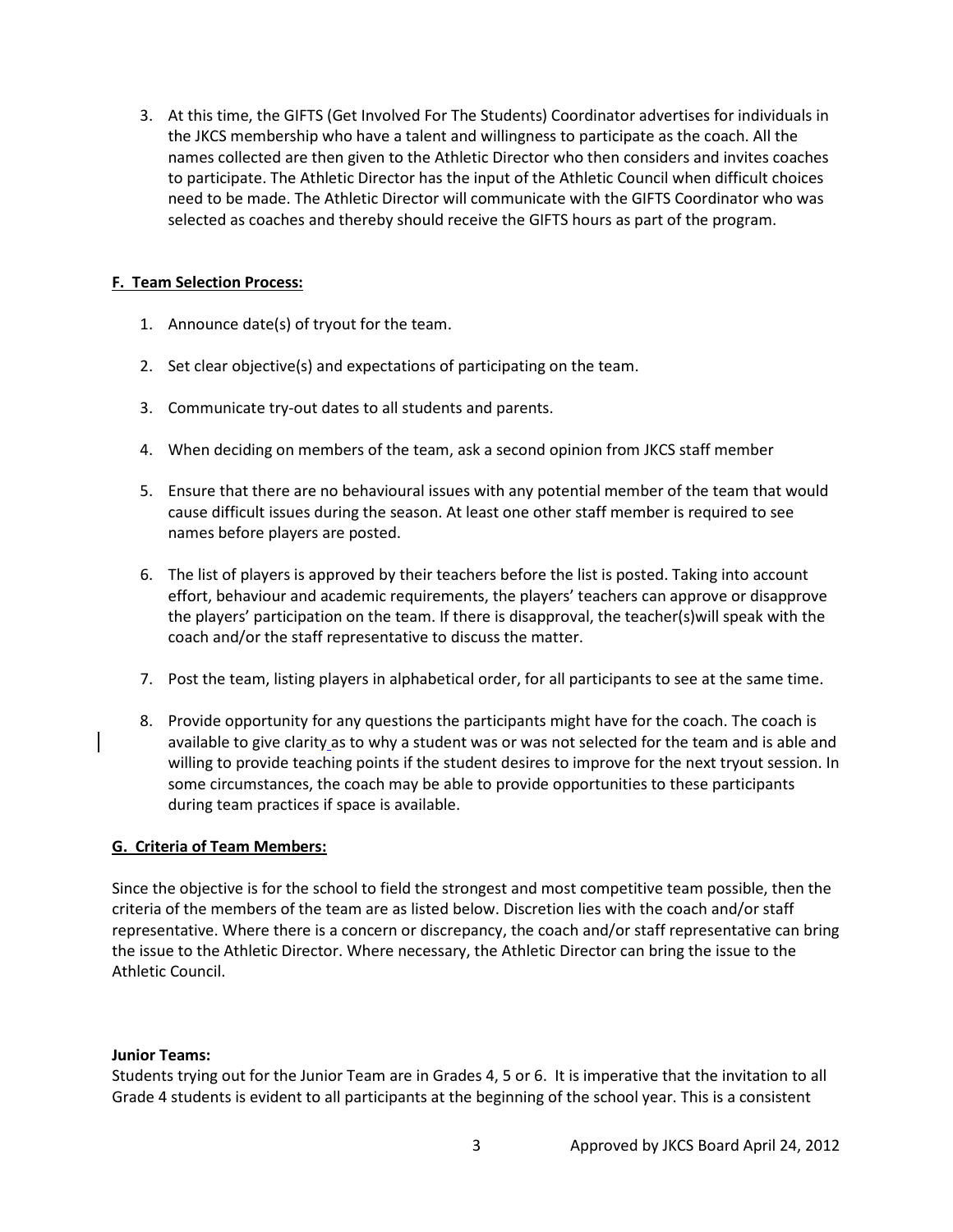practice from one sport to the next, whenever events are offered for Junior Teams. By including Grade 4 students as part of the Junior Team, it provides another year of individual and team development before considering participation on the Senior Team.

#### **Senior Team:**

Students trying out for the team are in Grade 7 or 8. In extreme cases, at the coach's discretion, he/she may decide to pull up a student from Grade 6 in addition to the set number of players selected for the team. This is a rare occurrence, one that requires the approval of the Athletic Council. In addition, if a player is a member of the Junior Team, this same player cannot participate on the Senior Team, unless with the approval of the Athletic Council. Therefore, there will not be a player displaced from the team (e.g. If a team of 12 players for the volleyball team has been selected from the pool of Grade 7 and 8 students, yet there is a very talented player in Grade 6 who can contribute to the level of play, then the coach may select 13 players in total.)

A Student Athlete Consent Form (**Appendix A**) and A Student Athlete Code of Conduct (**Appendix B**) be signed by both the selected team member and his/her parent to indicate their commitment in the following three areas:

- 1. Attitude:
- Demonstrates respect for all others coach, players, opponents, officials, spectators.
- Demonstrates cooperation he/she is a team player, looking to the interest of the team as a whole.
- Demonstrates commitment he/she attends and shows full effort at practices, games and tournaments.
- Demonstrates a willingness to listen to coach's suggestions in order to improve as a player and develop as a team
- 2. Skill:
- Demonstrates specific sport skills
- Demonstrates physical fitness
- Fulfills a role or position on the team
- 3. School Responsibility:
- Strives to achieve appropriate level of effort at the discretion of the student's teachers.
- Strives to achieve the appropriate behavioural expectations at the discretion of the student's teachers.
- Strives to achieve the appropriate academic requirements at the discretion of the student's teachers.

If the player's attitude, skill and/or school responsibility slips significantly based on either the coach's or the teacher's perspective, the players' privilege of participating on a school team can be revoked at any time during the season.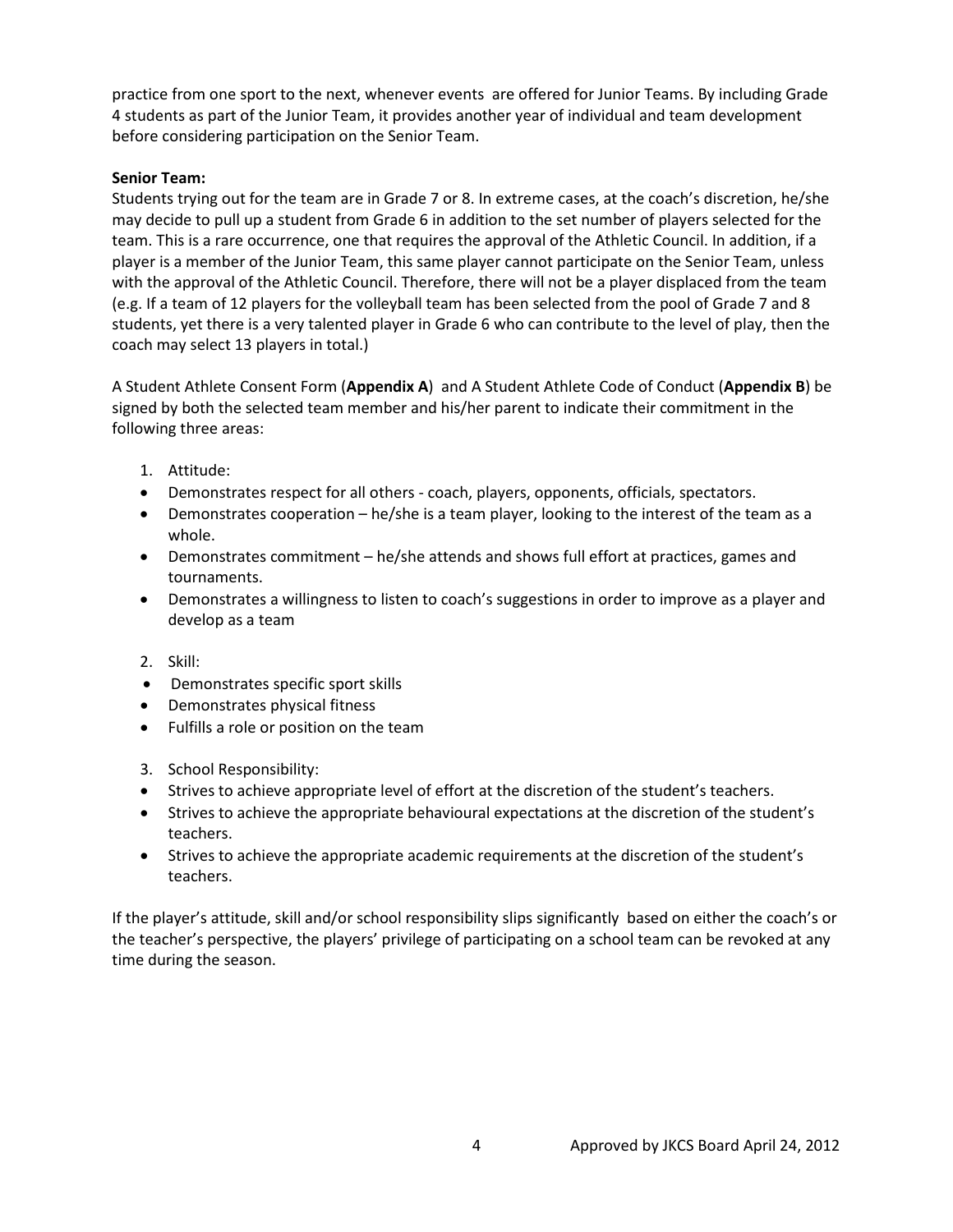### **H. Playing Time:**

All players can expect to play at a sporting event. The coach has a responsibility to make every effort to play all players at appropriate times of a game and/or tournament. However, not all players will play equal time to each other. Playing time needs to be communicated by the coach to the players. Playing time is at the coach's discretion.

#### **I. Responsibilities of the Staff Coach/Representative (see Appendix C for detailed list)**

- 1. Meet with the Athletic Director to discuss roles and responsibilities, schedules and gym availability.
- 2. Announce try-out dates to the school on several occasions.
- 3. Hold try-outs for the team. Select players discerningly.
- 4. Draft a list of players for the team. Review with another coach. Provide list to all teachers before it is posted to the students.
- 5. Post the list in alphabetical order at a time when all students can view it at the same time. Allow for conversations to speak with any student who wishes to understand how they can further develop his/her skills.
- 6. Communicate expectations, practices and tournament date(s) to parents and players in advance, where possible. (**See Appendices D and E for examples**). Also, send a student contract home to be signed by all players and their parent(s). Coach will also pass on information regarding what they will be needing (shin guards, lunch, sunscreen...etc) for the competition.
- 7. Hold practices to develop individual and team skills so that all members are prepared for the day of competition. Conduct oneself with Christian values in this leadership role.
- 8. Arrange transportation for all players in advance. Collect necessary forms from drivers (see section under "Carpooling").
- 9. On the day of the tournament, give the list of players who will be absent from classes to the following people:
	- Office Administrator
	- Players' homeroom and rotary teachers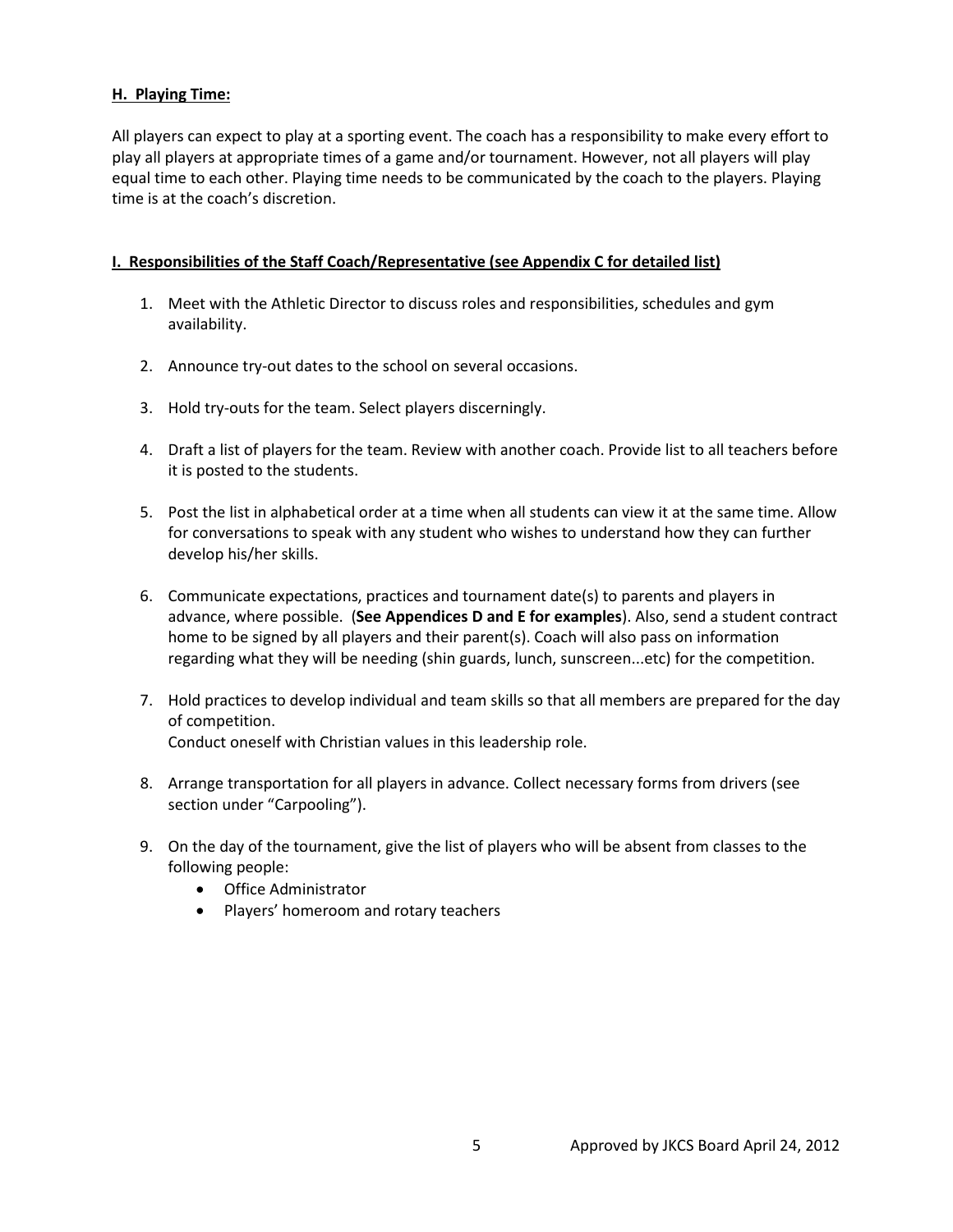- 10. On the day of the tournament, be responsible for:
	- all members of the team
	- jerseys/uniform keep record of who has which uniform on Uniform Sheet in Gym **Office**
	- first aid kit
	- equipment
	- transportation and necessary forms/insurance for drivers (see note under, "Carpooling.")
- 11. Remind all players that they are required to demonstrate who they are as Christian athletes. They represent our Christian values and JKCS on and off the playing field, therefore good sportsmanship is essential.

### **J. Carpooling**

Parents who are willing to take players to a sporting event are asked to fill out and submit a form, accompanied by a photocopy of their license and insurance prior to their departure. Staff coach/representative is responsible to hand out and collect these items **(see Appendix F or JKCS website for downloadable documents)**.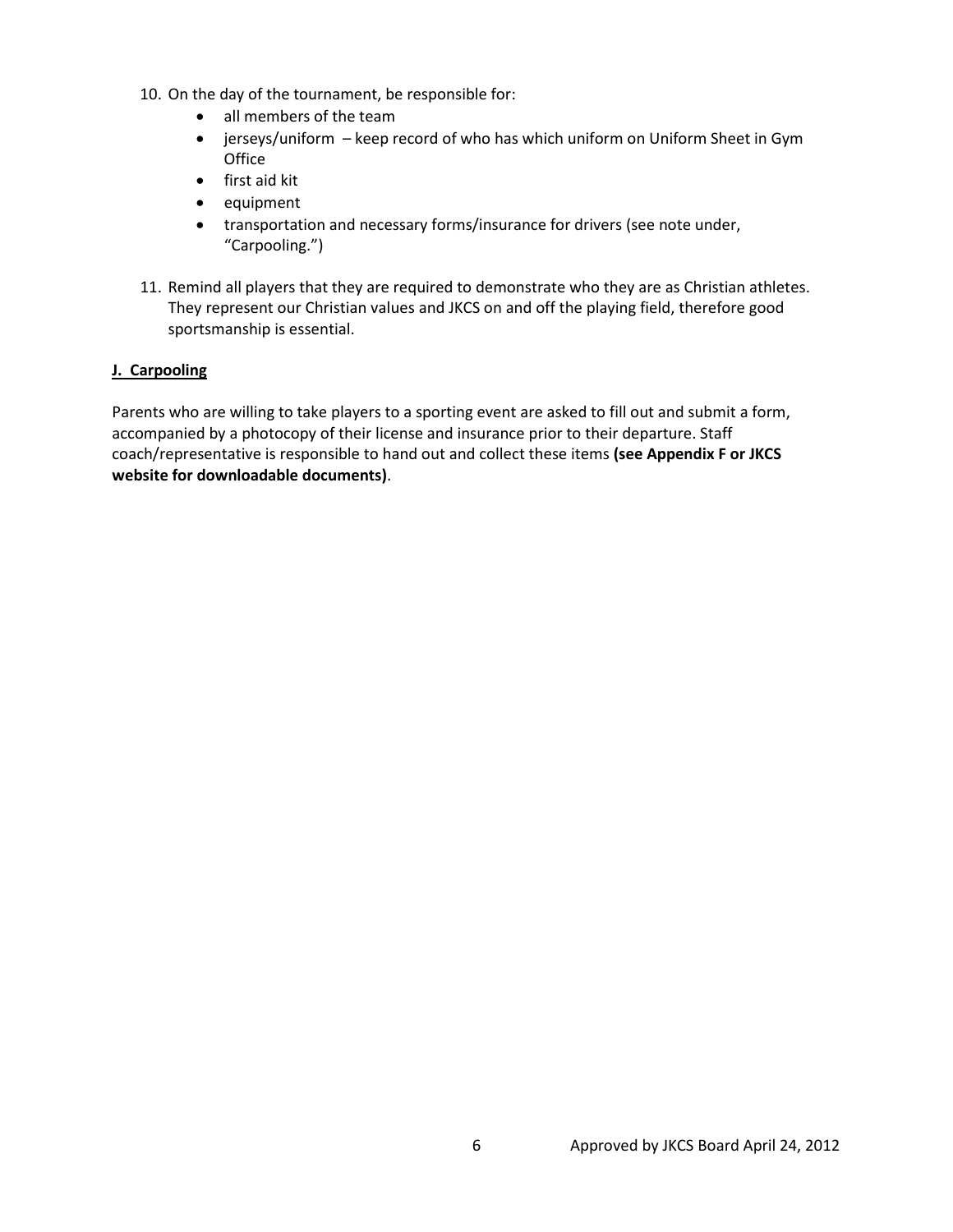## **APPENDIX A**

## JKCS Student Athlete Consent Form

It is a privilege to belong to a competitive team at John Knox. Along with this privilege come responsibilities. Student athletes will understand that belonging to a team requires an extra commitment level in three key areas:

## **4. Attitude:**

- Demonstrates respect for all others coach, players, opponents, officials, spectators.
- Demonstrates cooperation he/she is a team player, looking to the interest of the team as a whole.
- Demonstrates commitment he/she attends and shows full effort at practices, games and tournaments.
- Demonstrates a willingness to listen to coach's suggestions in order to improve as a player and develop as a team

## **5. Skill:**

- Demonstrates specific sport skills
- Demonstrates physical fitness
- Fulfills a role or position on the team

## **6. School Responsibility:**

- Strives to achieve appropriate level of effort at the discretion of the student's teachers.
- Strives to achieve the appropriate behavioural expectations at the discretion of the student's teachers.
- Strives to achieve the appropriate academic requirements at the discretion of the student's teachers.

If the player's attitude, skill and/or school responsibility slips significantly based on either the coach's or the teacher's perspective, the players' privilege of participating on a school team can be revoked at any time during the season.

If a student-athlete fails to meet the requirements above, the Athletic Director and/or Athletic Council at John Knox will be consulted to determine if disciplinary action is required. Any student-athlete who does not embrace and make every attempt to adhere to the responsibilities as outlined above, may forfeit the opportunity to join other John Knox competitive teams.

\_ \_ \_ \_ \_ \_ \_ \_ \_ \_ \_ \_ \_ \_\_ \_ \_ \_ \_ \_ \_ \_ \_ \_ \_ \_ \_ \_ \_ \_ \_ \_ \_ \_ \_ \_ \_ \_ \_ \_ \_ \_ \_ \_ \_ \_ \_ \_

Student-athletes are asked to agree, sign and return the following to the school:

 $\sqrt{ }$  I agree to demonstrate a respectful attitude of cooperation and willingness and I commit to attending and giving full effort at practices, games and tournaments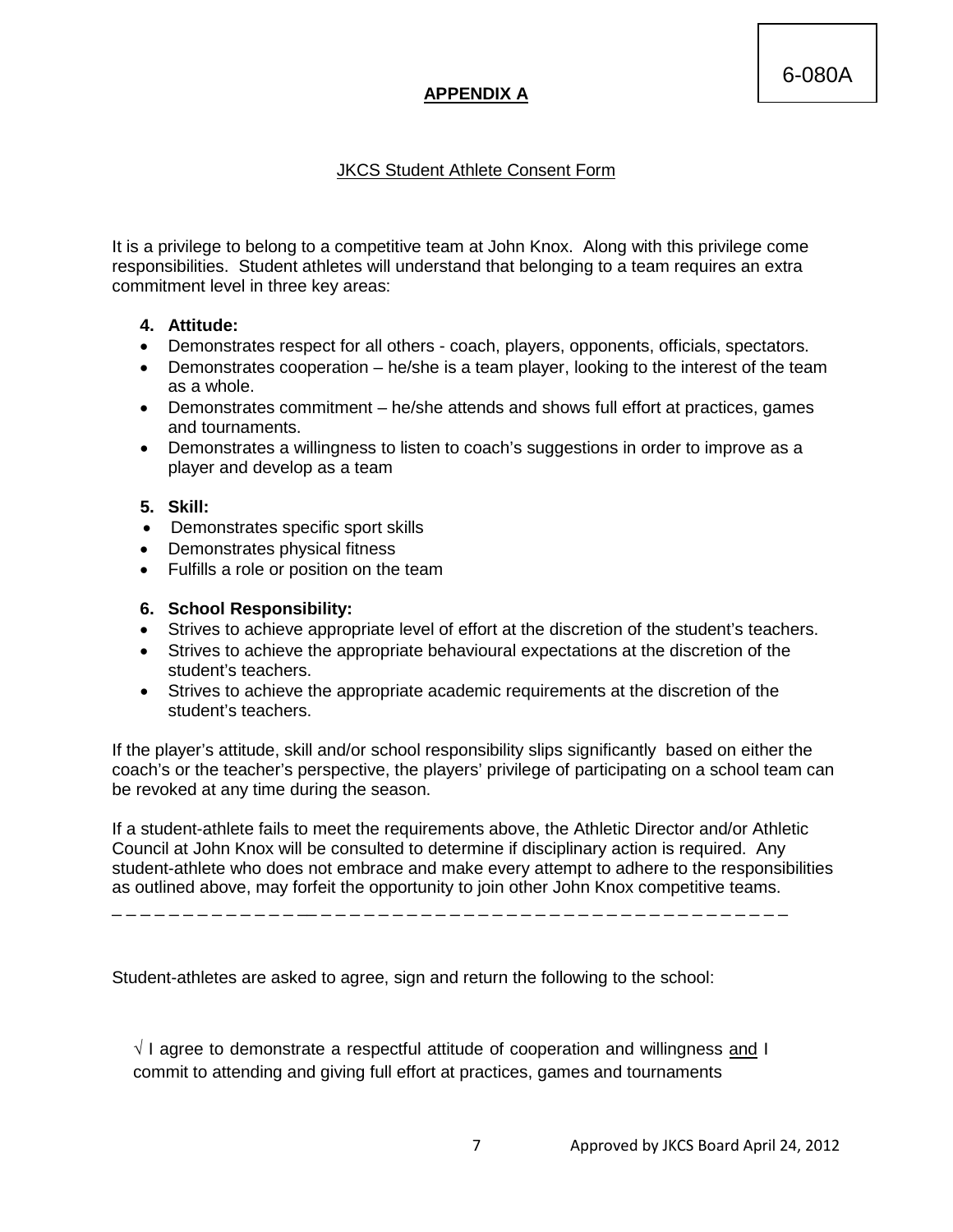$\sqrt{1}$  agree to work hard at improving my skill, maintain good physical condition and learn and fulfil my role on the team

√ I agree to meet all school requirements, including completing any school work missed, due to games and/or tournaments

| Student's Name (Print) | <b>Student Signature</b>    | Date |
|------------------------|-----------------------------|------|
|                        |                             |      |
| Parent's Name (Print)  | Parent / Guardian Signature | Date |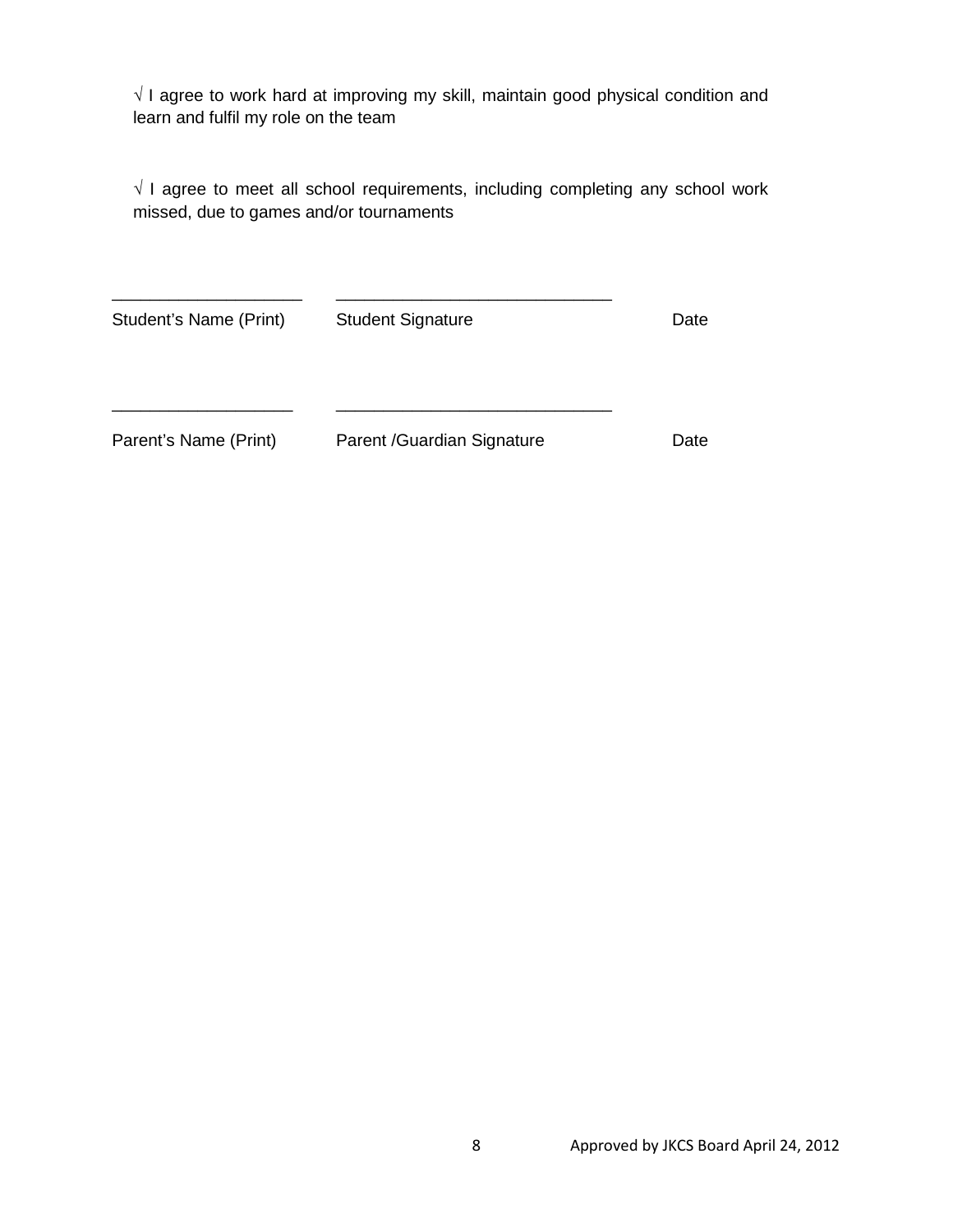## **APPENDIX B**

## Toronto District Athletic Association

## Student Athlete Code of Conduct

The actions of a student-athlete are a reflection of themselves, their team, their school,

and their Christian community. A student's involvement in school sport provides opportunities and experiences that are important to the development of a well-rounded student. Participation in athletics is an opportunity to praise God with the talents that He has given you. Studentathletes must also remember that their participation in school sport is a privilege, not a right.

Student-athletes commit to:

1. Treating team-mates, coaches, opponents, event organizers and spectators with respect.

2. Respecting and accepting with dignity the decisions of officials.

3. Being generous in winning and graceful in losing. We do this by showing good sportsmanship, congratulating opponents, and by celebrating in a respectful manner.

4. Playing within the rules and the spirit of the rules of the game at all times.

 $\sqrt{ }$  I will be respectful to teammates, coaches, referees, teachers, opposing teams'

players and coaches, and parents in the stands. I will abide by the decisions of the referees or officials.

 $\sqrt{}$  I agree that by my actions I am an ambassador for Christ. My behaviour will reflect this regardless of how anyone else tries to influence me.

| <b>Student Signature</b>   | Date |
|----------------------------|------|
| Parent /Guardian Signature | Date |
| Parent/Guardian Signature  | Date |

\*\*\* We request the signature of both parents/guardians, if possible.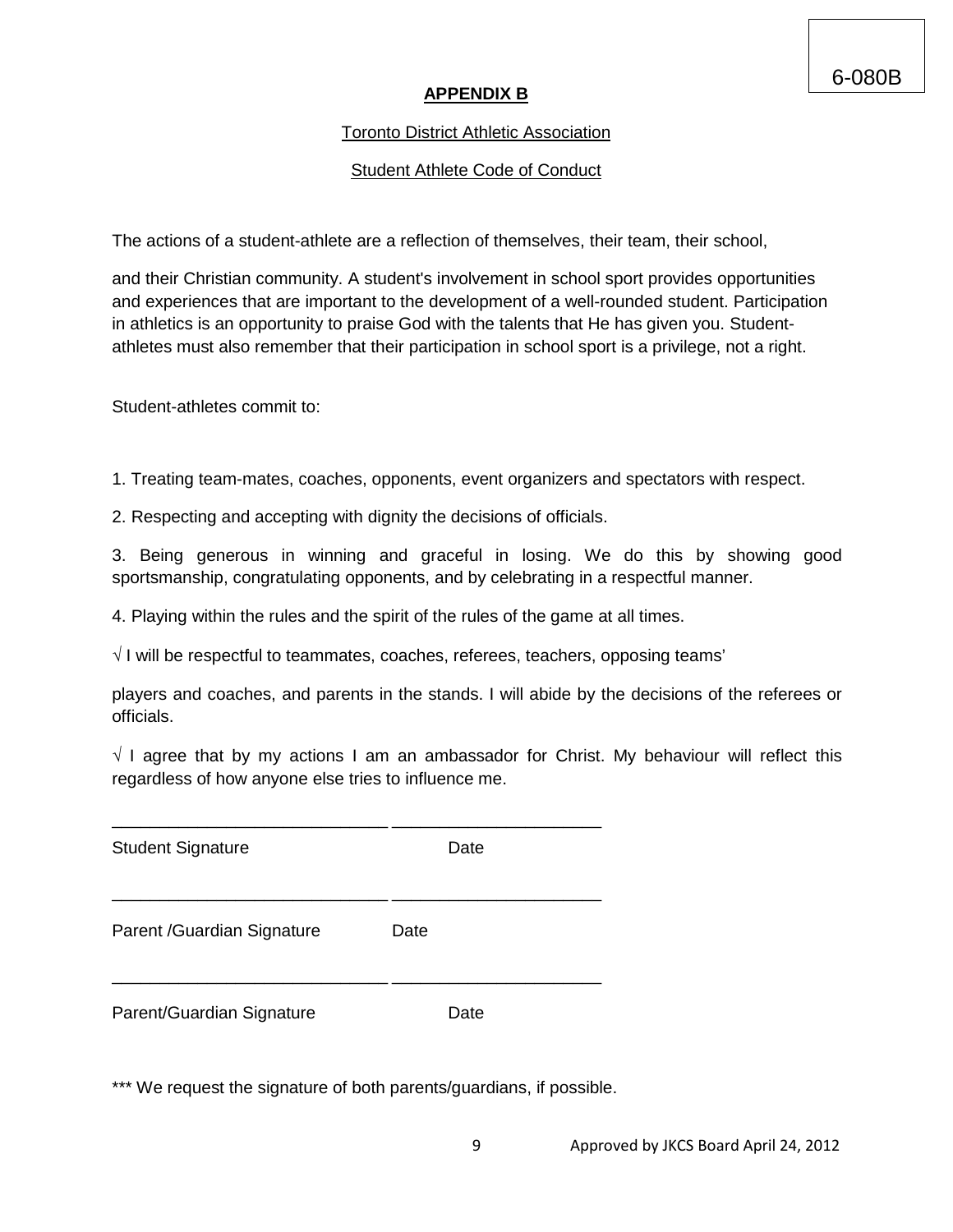# **APPENDIX C**

## **Coach/Staff Representative Checklist**

## SELECTING THE TEAM

- □ Arrange Gym Use with Athletic Director
- □ Communicate Try-out dates
	- o Parent Update
	- o School Announcements
	- o Have sign up sheet on bulletin board outside the gym doors
- □ Hold try-outs
	- o Open with prayer
	- o Take attendance by asking students to put their names down on a sheet of paper, include last name and grade.
	- o Have list of expectations ready and make known to players.
	- o Try-outs should review fitness, individual skills and team play.
	- o Tell students how many players will be taken on the team.
	- o Tell students when the next try-outs will be and when they can expect the team list (or first cut, second cut..) to be posted on the bulletin board outside the gym doors.
- $\Box$  Review final selections with another staff-coach and with teachers
- □ Post Roster in alphabetical order
- □ Announce time/meet with athletes who were not selected
- $\Box$  Hold practices
	- o Develop God-given attitude, skills and responsibilities as Christian athletes.
	- $\circ$  Develop individual talent and team play for day(s) of competition by including drills and scrimmages.

## **COMMUNICATIONS**

- □ Distribute "Student Athlete Consent Form" (Appendix A) and collect with players' and parents' signature. Give all forms to Athletic Director for filing.
- □ Provide Parent Update information to Communication Director (deadline Wednesday afternoon at 5:00)
	- o Weekly practice dates
	- o Exhibition game dates/location
	- o Tournament dates/location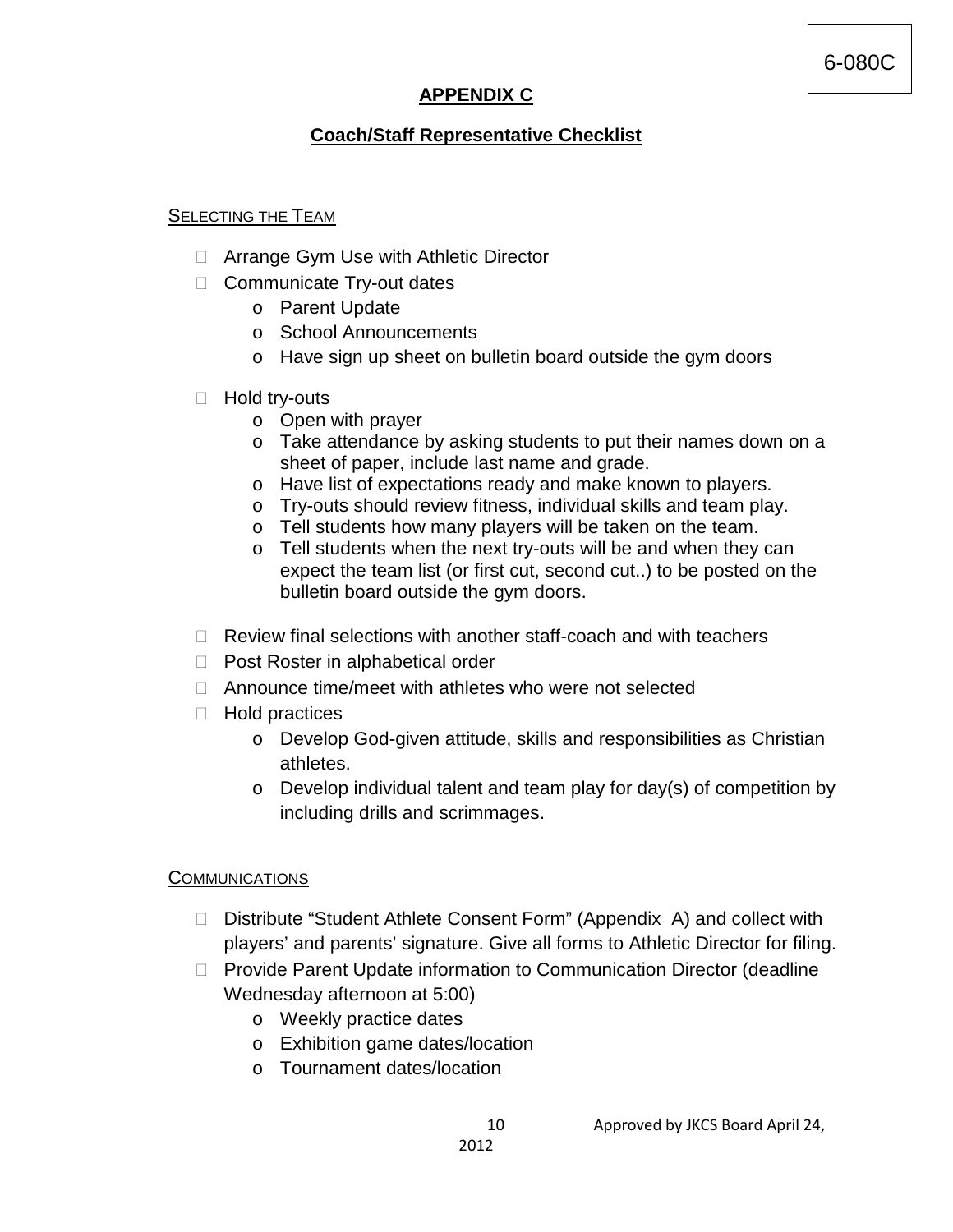- □ Distribute "Letter of Congratulations" (eg., Appendix D)
- Distribute "Pre-tournament Letter" (eg., Appendix E)
	- o Venue & date
	- o Tournament schedule
	- o Car-pooling
	- o Equipment/lunch requirements
	- o Pick-up arrangements
- □ Distribute "Student Athlete Code of Conduct" (Appendix B)

## GAME AND/OR TOURNAMENT DETAILS

- □ Arrange car-pooling
- $\Box$  Provide teachers with a list of athletes attending tournament
- $\Box$  Provide office with names/cell phone  $\#$ /license plate of parent drivers
- □ Collect signed Athlete Code of Conduct forms & discuss with athletes
- $\Box$  Distribute Jerseys & record number (on day of tournament)
- □ Arrange/bring equipment (eg., tents, balls, sticks, goggles, etc.)
- Return Jerseys & equipment to school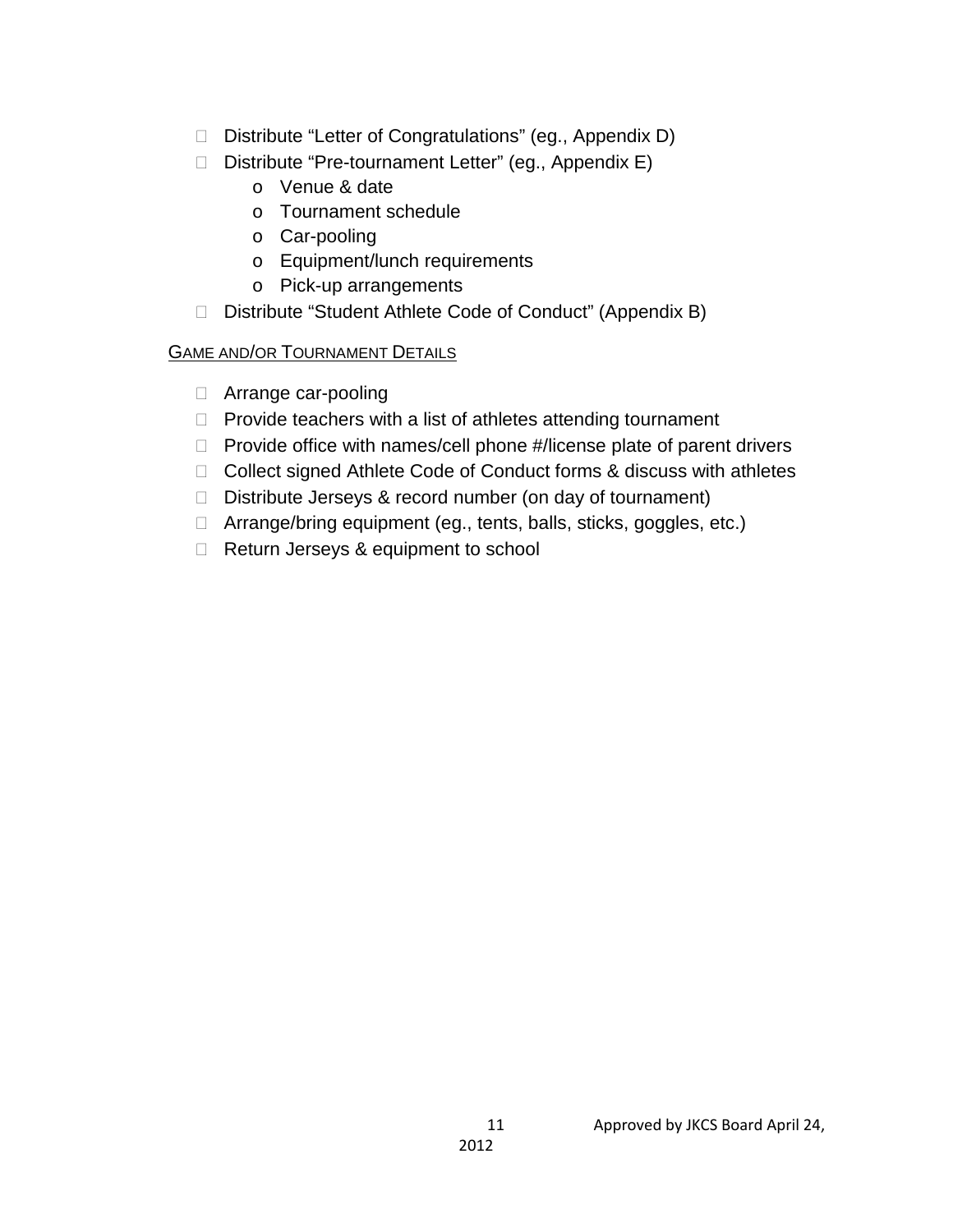6-080D

#### **APPENDIX D**

[**Date here**]

Dear Parents:

Congratulations to your [**daughter/son**] for being part of the John Knox [**team**]. Our season is well underway and your child is working hard to improve [**his/her**] skills. The [**team**] program at JKCS will end with [**tournament date(s)**], held at [**tournament location**]. You will receive a follow-up letter closer to the date with further details for the tournament.

On [**exhibition game date here**], our team is playing in an exhibition game at [**location here**], from [**time here**]. We will be competing against [**school team**]. This will be an excellent opportunity to put into practice the skills the [boys/girls] have been learning. Please feel free to join as a spectator, but if you are unable to be there, arrange for your [**son/daughter**] to be picked up from [location and time here]. Thanks!

We will continue to hold regular practices on [**practice days and times**]. Please make arrangements for your child to be picked up after practice.

If you have any questions and would like to contact me, I can be reached at [**email here**] or at [**phone number here**].

In His Service,

Coach [**name here**]

Teacher Representative [**name here**]

6-080E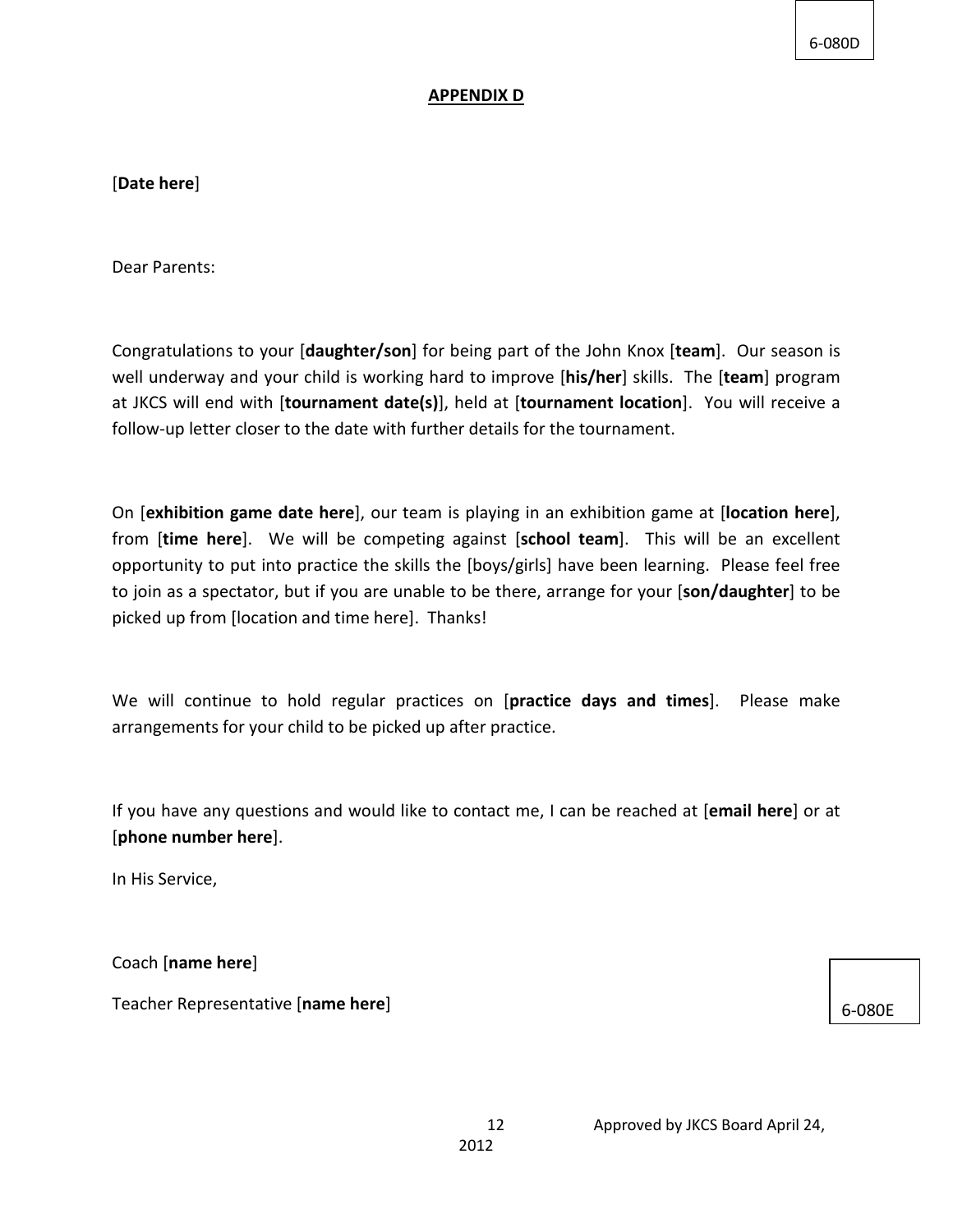#### **APPENDIX E**

[**date here**]

Dear Parents:

The tournament your [**son/daughter**] has been working so hard for is coming up this [**date here**]. It will be a full day event, held at [**location**]. Please be sure your [**son/daughter**] brings [**his/her**] water bottle, a healthy lunch and proper [**gym, basketball, soccer**] shoes. Comfortable sport clothes are recommended (uniforms are not necessary). Thank you to all the parent drivers who have already agreed to drive. We could use **[# of drivers needed**] if anyone is interested.

The game times are listed below. Our first game is scheduled for [**time]**. Students should meet in the gym at John Knox and be ready to go immediately following morning announcements.

| <b>Game start time</b> | Gym 1                   | Gym 2                    |
|------------------------|-------------------------|--------------------------|
| 10:00                  | <b>SMLS v OCS</b>       | <b>Mac v Sherwood</b>    |
| 10:30                  | FHB v Rotherglen        | <b>Glenburnie v JKCS</b> |
| 11:00                  | <b>SMLS v Mac</b>       | <b>OCS v Sherwood</b>    |
| 11:30                  | <b>FHB v Glenburnie</b> | <b>Rotherglen v JKCS</b> |
| 12:00                  | <b>SMLS v Sherwood</b>  | <b>OCS v Mac</b>         |
| 12:30                  | <b>FHB v JKCS</b>       | Rotherglen v Glenburnie  |
| 1:15                   | A1 v B4 {1}             | B1 v A4 {2}              |
| 1:45                   | A2 v B3 {3}             | B2 v A3 {4}              |
| 2:15                   | L1 v L2 Friendly        | L3 v L4 Friendly         |
| 2:45                   | W1 v W4 {5}             | W2 v W3 {6}              |
| 3:30                   | <b>W5 v W6</b>          | L5 v L6                  |

### [**schedule example**]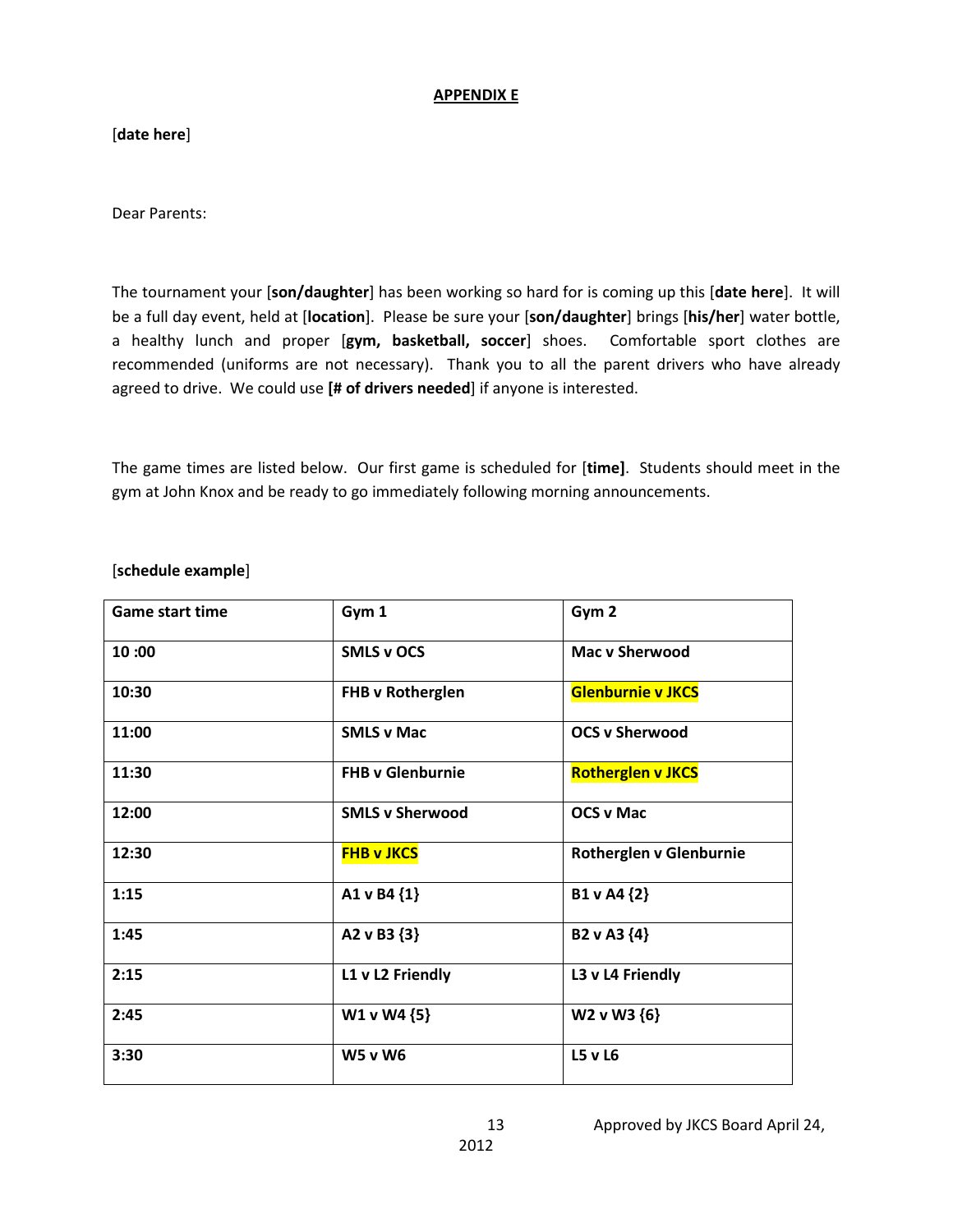It is very important that you are prepared to be flexible for pick-up time after the tournament. The final game is scheduled for [**time here**] and depending on how well we do, we may not arrive back to the school until [**time here**]. We will keep the office posted as we hear our final game times, so feel free to call for updates. All students will be brought back to John Knox, unless an alternative ride has been made.

In His Service,

Coach [**name here**]

Staff Representative [**name here**]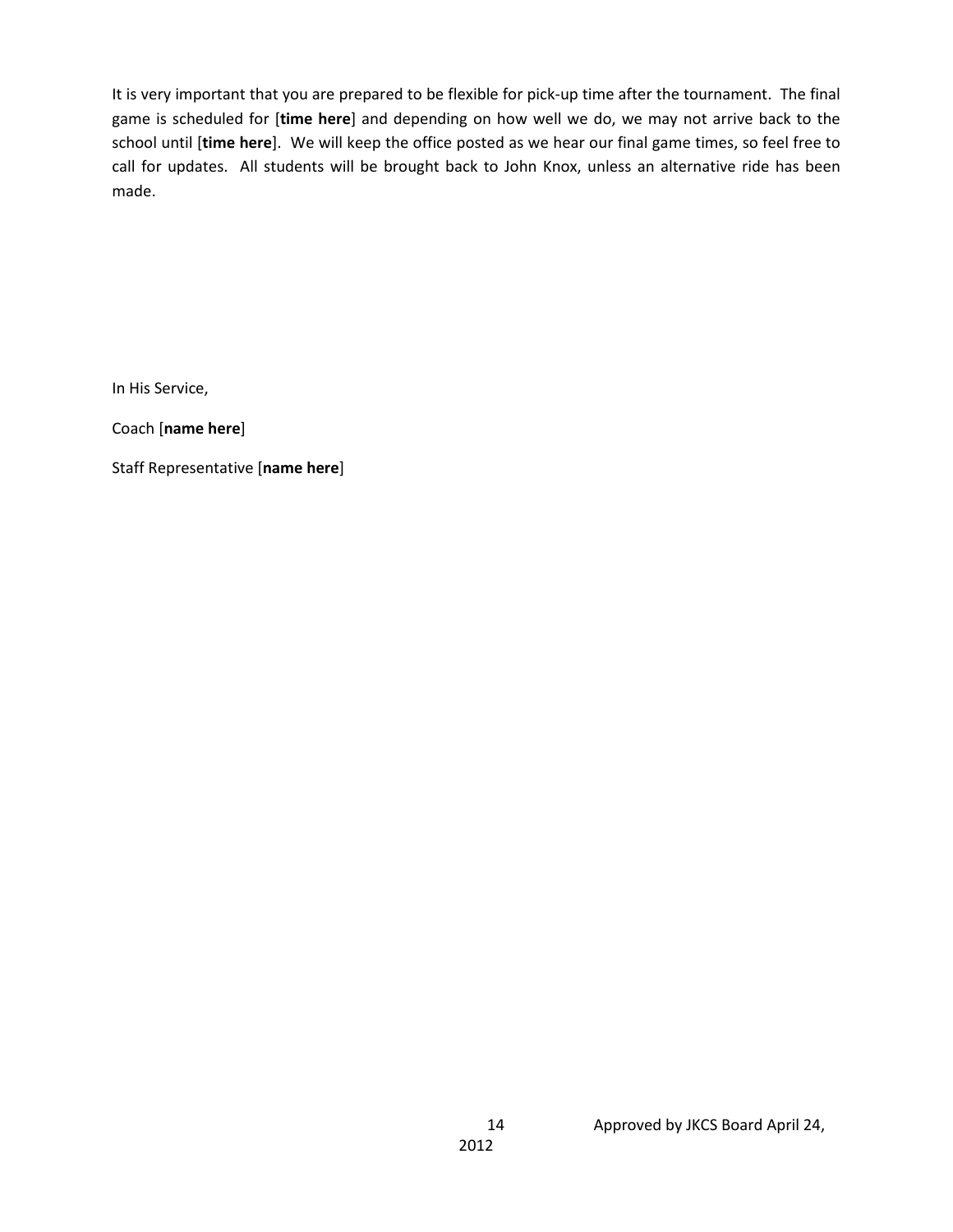

# **APPENDIX F**

Dear Parent/Volunteer drivers,

Thank you so much for your willingness to drive some of our students to their various events. Your actions are a tremendous help to our school. Part of our responsibility as a school is to ensure that we communicate clearly the insurance rules regarding responsibility for liability.

Below is the information that you need to know regarding the insurance rules and regulations. It is quoted directly from the insurance company's information sheet that was sent to us.

"If a parent driving children to school or school events is involved in an accident where there is injury or death of either the children in her/his care or to those in other vehicles involved in the accident, the parent may be sued. The parent's own Insurance policy will provide them with *Liability Insurance Protection*, to the limit they carry on their insurance policy. If the school is sued as well, for vicarious liability because the vehicle was being used on its behalf, the school's *Non Owned Automobile Liability Coverage* provides **protection for the School entity**, up to the limit of coverage stated in the policy. *Non Owned Automobile Liability Insurance* is not excess coverage and **will** *never* **protect the owner of the vehicle** involved in the accident against a lawsuit or for damages to their vehicles, and they must carry their own insurance for protection. Parents who occasionally drive on field trips and / or carry children to and from school do not violate their own insurance in any way, even if they are reimbursed a mileage expense. It is recommended that all volunteers carrying school children should protect themselves and carry limits of insurance that meet the exposure and \$2,000,000.00 is the recommended minimum amount."

Feel free to contact the school should you need clarification of the rules and regulations at (905) 829- 8048 x0 or office@jkcs-oakville.org. We will be pleased to help you.

Again, thanks very much for helping us. The group that you are transporting is being aided by your generous offer to drive. We appreciate you!

*I have read and understood the information listed above.*

| Name:   | (Please Print) |
|---------|----------------|
| Signed: |                |
| Date:   |                |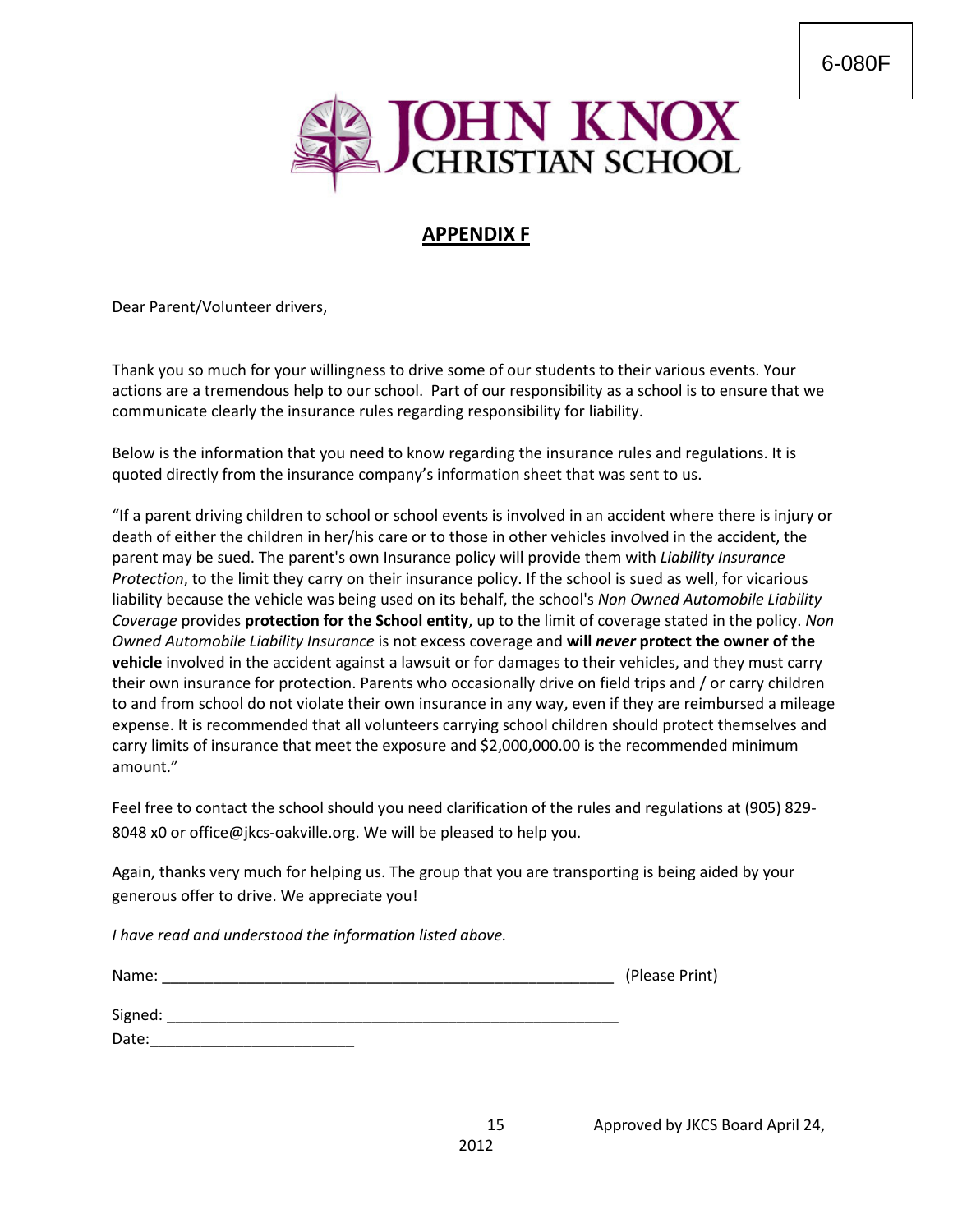The personal information on this form is collected by John Knox Christian School and will be used for educational purposes. This information will be protected under the Freedom of Information and Protection of Privacy Act. This information will be provided to the insurer for John Knox Christian School in the event of a claim. Questions about the collection and use of this information should be directed to the Mr. Steve Cruickshank, Transportation Co-Ordinator, John Knox Christian School,

# **VOLUNTEER DRIVER INFORMATION FORM**

The purpose of this form is to reduce the liability of the school and our volunteer drivers by being proactive in our selection and approval of parent drivers who assist with transportation for field trips, athletic events and other off-site activities.

## **THIS FORM IS TO BE COMPLETED ONCE PER ACADEMIC SCHOOL YEAR BY ALL VOLUNTEER AND PARENT DRIVERS.**

**Driver's Name:**\_\_\_\_\_\_\_\_\_\_\_\_\_\_\_\_\_\_ **Driver's License #:**\_\_\_\_\_\_\_\_\_\_\_\_

**Vehicle Description: Make:**\_\_\_\_\_\_\_\_\_\_\_\_\_\_\_\_\_\_\_\_\_\_\_ **Model:**\_\_\_\_\_\_\_\_\_\_\_\_\_\_\_\_ **Year:**\_\_\_\_\_\_\_\_\_\_\_\_\_

|                                                                                   | <b>YES</b> | N <sub>O</sub> |
|-----------------------------------------------------------------------------------|------------|----------------|
| I am 21 years of age or older.                                                    |            |                |
| The vehicle I will be driving is in good mechanical condition and safe            |            |                |
| working order.                                                                    |            |                |
| I agree to wear a seat belt and require all passengers to wear an individual      |            |                |
| working seatbelt. No double-belting will be permitted.                            |            |                |
| I agree that I will not permit a child under 13 years of age to occupy the front  |            |                |
| passenger seat of a vehicle equipped with a passenger-side air bag.               |            |                |
| The vehicle I will be driving carries the minimum liability insurance required    |            |                |
| by law.                                                                           |            |                |
| I will abide by all traffic safety laws and requirements, including all posted    |            |                |
| speed limits.                                                                     |            |                |
| My driver's license is valid.                                                     |            |                |
| I have provided a Police Check to John Knox Christian School in accordance        |            |                |
| with school policies and procedures and agree to notify John Knox Christian       |            |                |
| School in writing should I be charged with a criminal offence since               |            |                |
| completing the Police Check process.                                              |            |                |
| I understand that smoking is prohibited in a private vehicle used to transport    |            |                |
| students while students are in or around the vehicle.                             |            |                |
| For students under the age of 9, weighing less than 80 pounds and shorter         |            |                |
| than 4'9", I will ensure that a child safety seat is used when I am transporting  |            |                |
| students. I confirm that the provision of the child safety and/or booster seat is |            |                |
| the responsibility of the child's parent or guardian.                             |            |                |